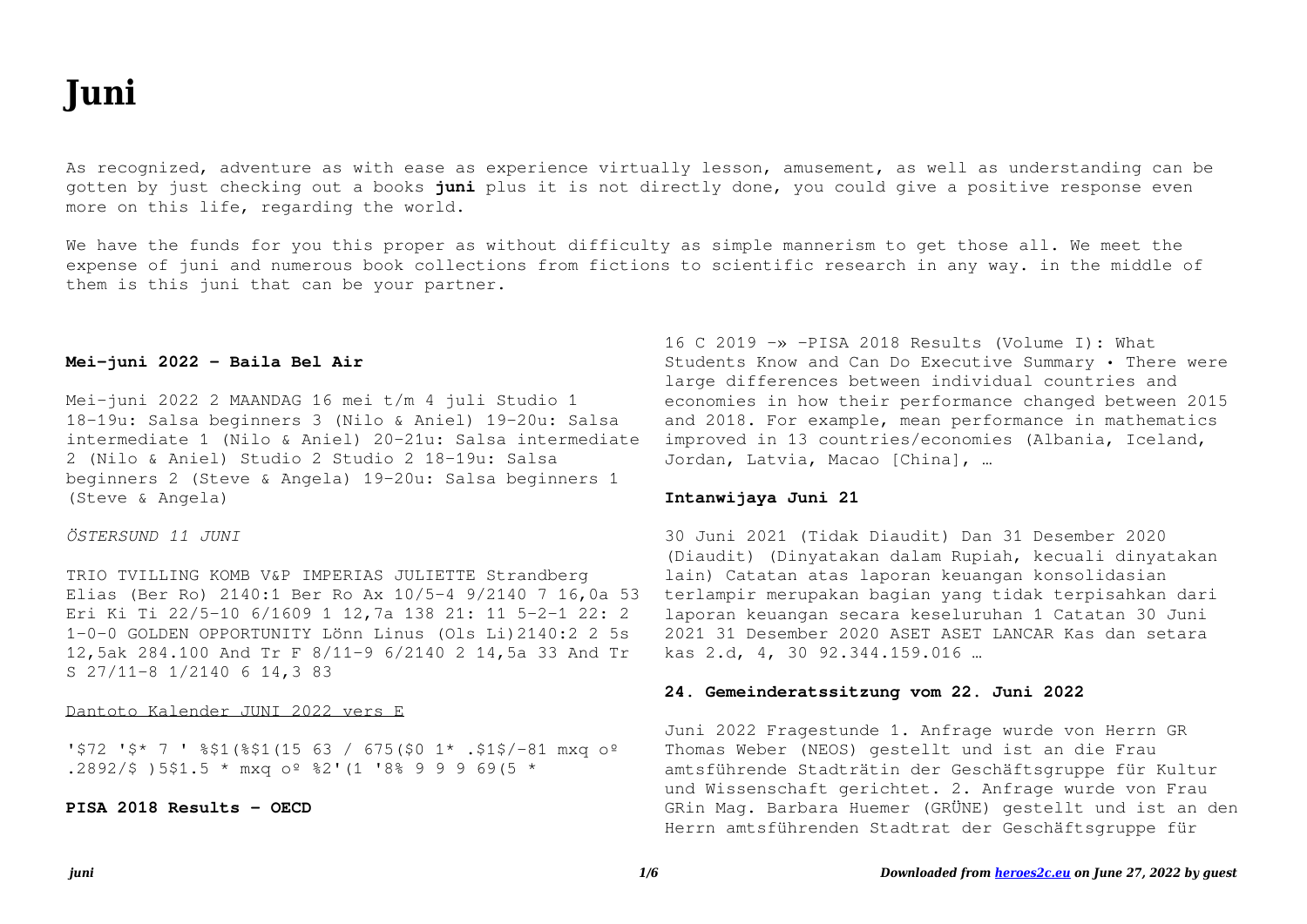Soziales, Gesundheit und Sport gerichtet. 3. …

# **Recommendations 01/2020 on measures that supplement transfer …**

Adopted 3 Executive summary The EU General Data Protection Regulation (GDPR) was adopted to serve a dual-purpose: facilitating the free flow of personal data within the European Union, while preserving the fundamental rights and

## **, 20 Juni 2022**

Bengkulu Selatan, 20 Juni 2022 Guru Thamrin Efendy . Author: www.websiteedukasi.com Keywords: File By Websiteedukasi.com Created Date: 6/21/2022 6:02:45 AM ...

*stocklist / Bestandsliste Juni 2022*

POLYPED specialized in unusual invertebrates since 1991 stocklist / Bestandsliste Juni 2022 orders only by @ email: subfusca@gmx.net  $[$ 7 +49 157 7172 9143 Versand / Abholung in Köln nach Vereinbarung möglich nächste Aktualisierung 28.juni 2022 / alte Listen verlieren ihre Gültigkeit, Preise in €uro, solange der Vorrat reicht Bestellung bitte per email, Infos zum …

## **SALINAN**

Penghasilan yang berlaku untuk tanggal 22 Juni 2022 sampai dengan 28 Juni 2022; Mengingat : 1. Undang-Undang Nomor 7 Tahun 1983 tentang Pajak Penghasilan (Lembaran Negara Republik Indonesia Tahun 1983 Nomor 50, Tambahan Lembaran Negara Republik Indonesia Nomor 3263) sebagaimana telah beberapa kali diubah terakhir dengan Undang-Undang Nomor 7 Tahun

**This coordinated text was drawn up by the CSSF for information …**

the law of 15 June 2004 relating to the Investment company in risk capital (SICAR), as amended; the law of 13 July 2005 on institutions for occupational retirement provision in the form of pension

## Bosnia and Herzegovina - UNHCR

UN COUNTRY TEAM OPERATIONAL UPDATE > Bosnia and Herzegovina / 01-30 June 2018 More sustainable solutions must be urgently sought in USC and elsewhere, especially with respect to accommodation.

# **23 juni 2022 een prijsdaling voor de Gasolie verwarming en …**

23/06/2022 · Gepubliceerd: Woensdag, 22 juni 2022 09:36 Geschreven door Brandstofverbruik Morgen geniet u van de prijsdaling! Ontdek het hier snel! De nieuwe maximumprijs voor Gasolie verwarming minder dan 2000L wordt  $\epsilon$  1,5287, dat is een prijsdaling van  $\epsilon$  0,0035. De nieuwe maximumprijs voor Gasolie verwarming vanaf 2000L wordt  $\epsilon$  1,4968, dat is een prijsdaling van ...

# schaft he

Author: Joos, Bart Created Date: 6/17/2022 3:12:37 PM

#### **SOLVALLA OPEN STRETCH NEJ**

SOLVALLA 22 JUNI TV-TIDER: Kl 19.00-22.00 V86 Direkt från Solvalla, TV12. ATG Live sänds i Com Hem på kanalplats 18, på atg.se och i din ATG-Butik. (Med reservation för ev. ändringar). Gratisprogram En eventuell Jackpot på V86 Solvalla onsdag 22 juni går till V86 på Vaggeryd onsdag 29 juni. SOLVALLA OPEN STRETCH NEJ VINKLAD STARTVINGE NEJ

## **Final Report - Europa**

ESMA • CS 60747 – 103 rue de Grenelle • 75345 Paris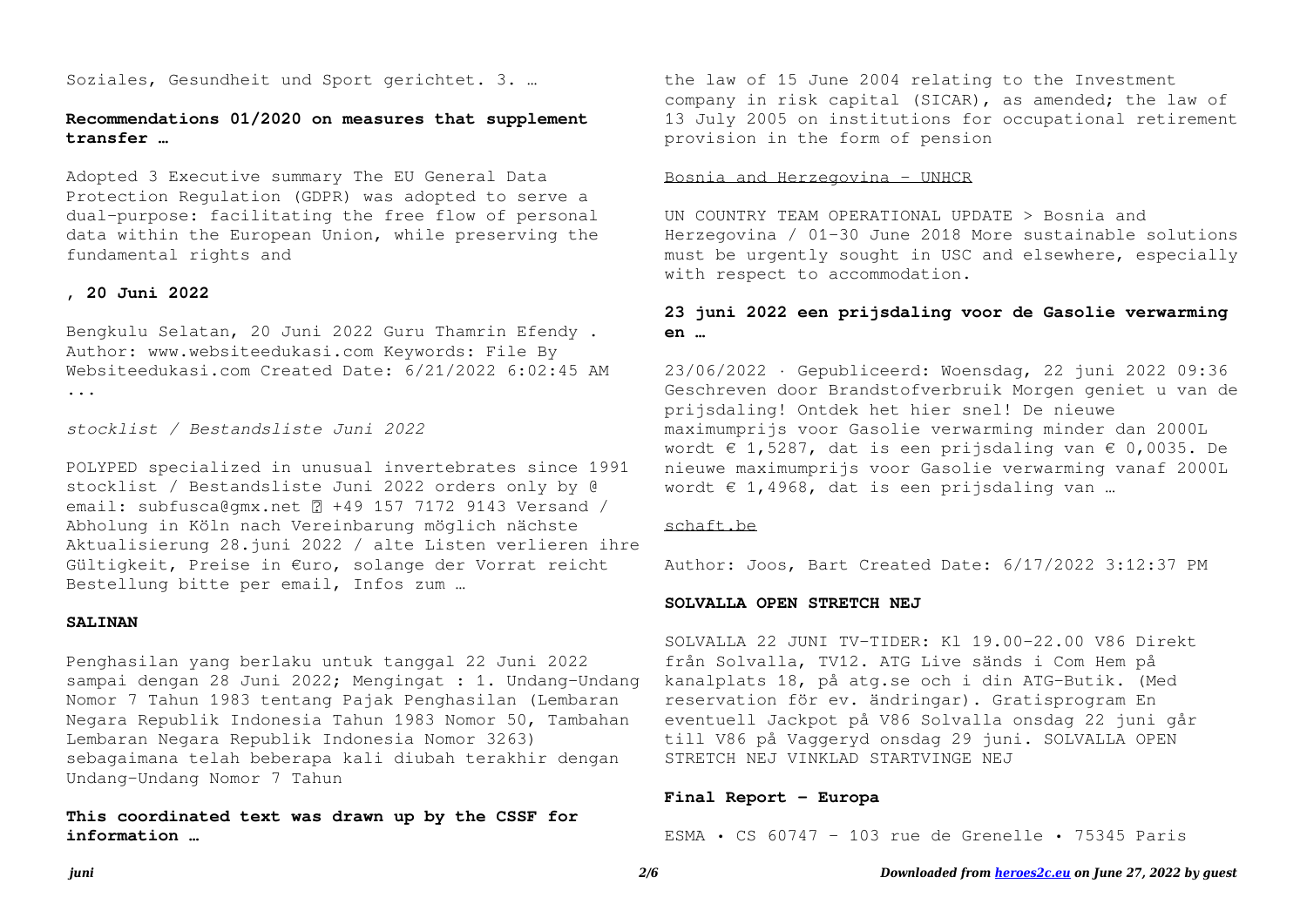Cedex 07 • France • Tel. +33 (0) 1 58 36 43 21 • www.esma.europa.eu 2 2 June 2017

*juni 2022*

juni 2022 Kapittel 2 Bakkebyråkratiet - der emosjonelt arbeid blir politikk. Kapittel 4 Reformtrender og endringsparadokser. Ragnhild Hellesøs forelesning Hellesø, R.; Fagermoen, M.S.(2015). Cultural diversity between hospital and community nurses: implications for continuity of care. International Journal of Integrated Care, Vol. 10, 18 ...

# **M2: IHI The National Board of Health and Welfare 20 juni 2022 final**

Sweden calls for increased national and coordinated efforts to support patient safety • Approximately 1 in 10 patients experience avoidable harm every year • For 50 000 patients these events cause prolonged hospitalization •Between 2 000 and 2 …

#### ARTICLE 29 DATA PROTECTION WORKING PARTY

5 Whereas contextual advertising2 and segmented advertising3 use 'snap shots' of what data subjects view or do on a particular web site or known characteristics of the users, behavioural advertising potentially gives advertisers a very detailed picture of a data subject's online life,

## **Klimaplan for en grøn affaldssektor og cirkulær økonomi**

16. juni 2020 . 2 Formål Der er med bred opbakning i Folketinget sat et meget ambitiøst mål om at reducere de nationale drivhusgasudledninger med 70 pct. i 2030 i forhold til 1990. Regeringen (Social-demokratiet), Venstre, Radikale Venstre, Socialistisk Folkeparti, Enhedslisten, Det Kon-servative Folkeparti, Liberal Alliance og Alternativet er enige om, at affaldssektoren

## skal …

# **Consumer trends accelerated by the COVID-19 pandemic are sticking. - PwC**

3 | PwC's June 2021 Global Consumer Insights Pulse Survey Consumers' shift to digital has accelerated dramatically. They are buying more groceries online, Gen …

#### **THE DOLDER GRAND**

THE DOLDER GRAND . Author: Andrea.Laube Created Date: 6/5/2022 1:58:38 PM

## **Stundenzettel Juni 2022 - Arbeitszeiterfassung**

Firma: Name: Stundenzettel Juni 2022 vom 01.06.2022 bis 30.06.2022 Tag Datum Beginn Ende Pause Arbeitszeit (abzgl.

## **Wuppertaler Gottesdienstkalender 25. Juni – 1. Juli**

2 days ago  $\cdot$  25. Juni - 1. Juli GD = Gottesdienst FG = Familiengottesdienst KG = Kindergottesdienst SVM = Sonntagvorabendmesse WGF = Wort-Gottes-Feier = Abendmahl  $=$  Jugend-GD = Kinder-GD = Kaffee = Musik = Online =  $Open-Air = Taufe$ 

## **User Manual Juni - Smirthwaite**

The Juni is intended for indoor use only, the normal operating conditions are as follows: A. Temperature: 41°F to 86°F (+5°C to 40°C) B. Relative Humidity: 15 to 90%, non-condensing, but not requiring a water vapour pressure

## TIP OF THE ICEBERG

4 TIP OF THE ICEBERG Religious Extremist Funders against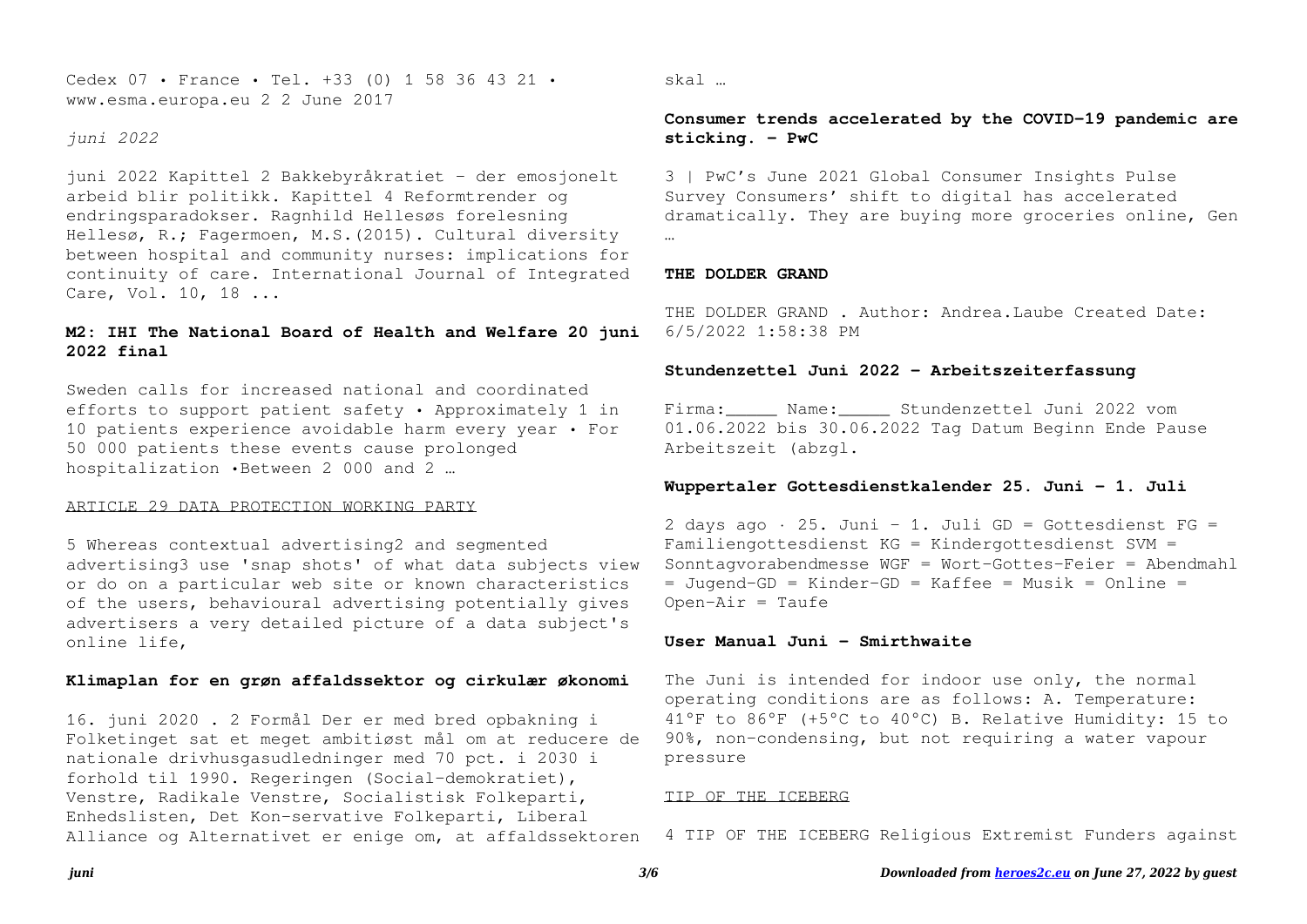Human Rights for Sexuality and Reproductive Health in Europe 2009 – 2018 5 Preface 6 List of abbreviations 7 Executive summary 8 Introduction 9 Methodology 11 Part I: Tip of the Iceberg: Anti-gender actors in Europe

## **MONTAG, 13. JUNI**

JUNI 2022 SPEZIALMENU FEIERTAG holiday's special menu FREITAG, 17. JUNI 2022 SPINAT-LASAGNE Paradeiserragout A/ G spinach-lasagne, tomato ragout LACHSFORELLE Wasabi-Zuckererbsenpüree, Lemongras-Sauce D/G salmon trout, wasabi-sugar peas puree, lemon grass sauce ALLE WOCHEN-TAGESTELLER  $\epsilon$  13,50. Created Date : 6/12/2022 ...

# **Country Guidance: Iraq - European Union Agency for Asylum**

The country guidance represents the common assessment of the situation in the country of origin by senior policy officials from EU Member States, in accordance with ent EU legislation and curr

# *Country Report: Italy*

Glossary & List of Abbreviations Decree Law Regulatory act which provisionally enters into force but requires the enactment of a legislative act in order to have definitive force. This process is described as "implementation by law" (conversione in legge), and it is possible for the Decree Law to undergo amendments in the process of enactment of the law.

# **DIRECTIVE (EU) 2016/ 943 OF THE EUROPEAN PARLIAMENT AND …**

of know-how and business infor mation, whether as a complement or as an alternative to intellectual proper ty r ights, trade secrets allow creators and innovators to der ive profit from their creation or innovation and, *Manajemen Pemberian Pakan Ayam Broiler di Desa Tanjung …*

Jurnal Peternakan Sriwijaya Vol. 6, No. 1, Juni 2017, pp.37-43 ISSN 2303 – 1093 37 Manajemen Pemberian Pakan Ayam Broiler di Desa Tanjung Pinang Kecamatan Tanjung Batu Kabupaten Ogan Ilir Feeding Management of Broiler Chicken in Tanjung Pinang Village, Tanjung Batu Subdistrict, Ogan Ilir Regency M. L. Sari\* & M. Romadhon

## **NK-BK Rallycross - 12 juni 2022**

NK-BK Rallycross - 12 juni 2022 N.R.V. 12 June 2022 Result of Heat 1 SuperNationals MIN Eurocircuit - 1000 mtr. Pos Nbr Driver Car Race Time Points 1 2 3 4 5 6

## **Psychology of Men & Masculinity**

(Brannon & Juni, 1984), and the Attitudes Toward Masculinity Transcen-dence Scale (Moreland & Van Tuinen, 1978). 2 These were the Conformity to Masculine Norms Inventory (Mahalik et al., 2003) and the Multicultural Masculinity Ideology Scale (Doss & Hopkins, 1998). 3 These were the Male Attitude Norms Inventory (Luyt & Foster, 2001)

#### Juni Learning Terms of Use

11/05/2021 · Juni Learning web app, which may be accessed via the web or on your mobile device, is the main hub for users to access and use the Service, and allows users to schedule classes, see an overview of current and future coursework, assemble and publish projects, interact via Juni Clubs and many more features in the future. ...

#### JUNI SINGH - Paris School of Economics

JUNI SINGH Personal website PhD candidate, Paris School of Economics, France junisingh7@gmail.com (+33 640481671), Citizenship: American EDUCATION PhD in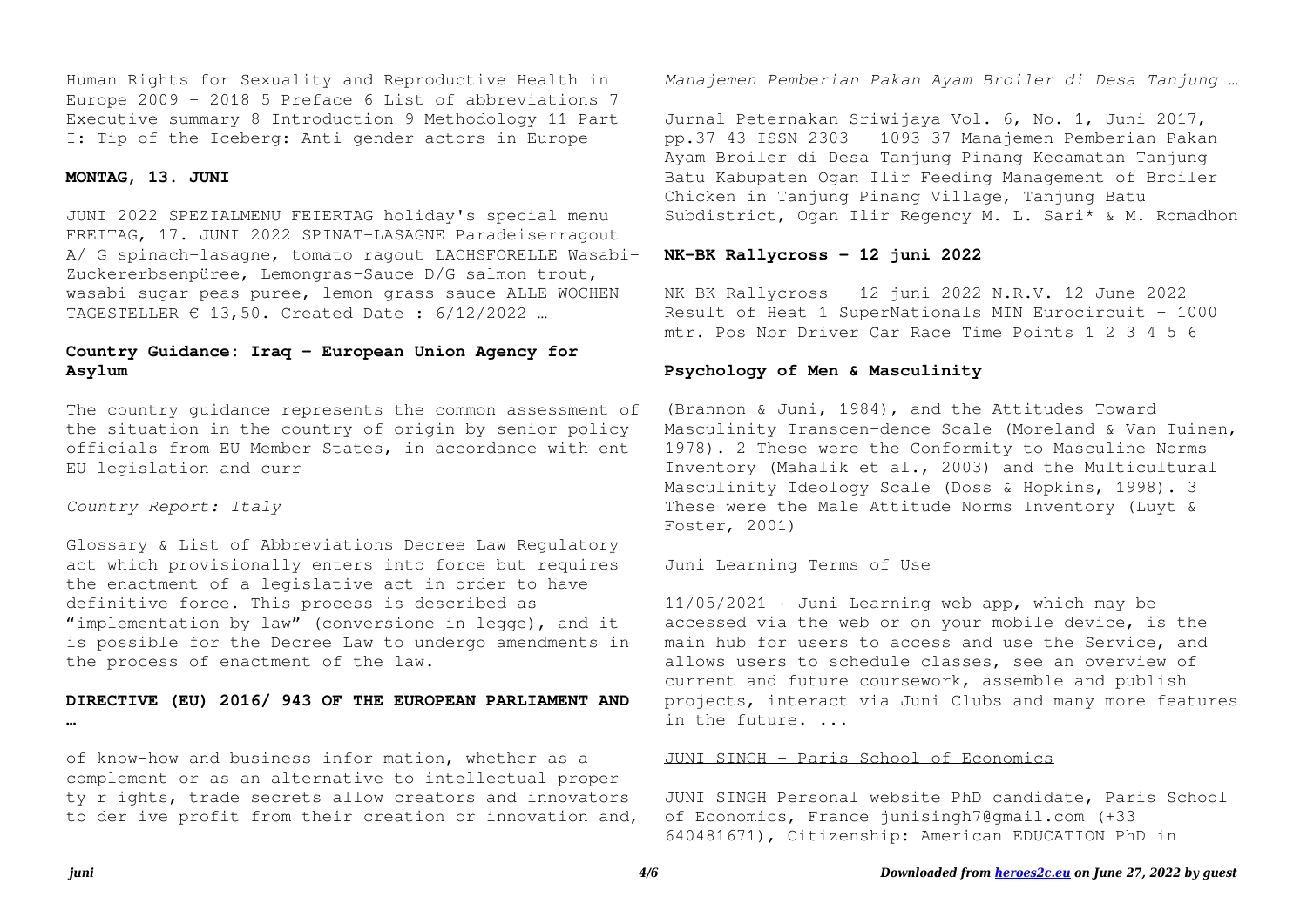Economics, Paris School of Economics 2016 - 2020 Visiting student, Massachusetts Institute of Technology April- June 2019 Masters in Applied Policy and Economics, Paris School of Economics 2015

#### OFISI YA RAIS TAWALA ZA MIKOA NA SERIKALI ZA MITAA …

ORODHA WAAJILIWA WAPYA KADA YA ELIMU JUNI 2022, Page 1 of 125. 2022 Na. Jina la Muombaji Jinsi Mkoa Halmashauri Shule Namba ya Maombi Mwaka Kuhitimu Chuo Somo Alilochaguliwa Kiwango Cha Elimu Idara Elimu Maalum OFISI YA RAIS TAWALA ZA MIKOA NA SERIKALI ZA MITAA ORODHA WAAJILIWA WAPYA KADA YA ELIMU JUNI 2022 , 80 …

## **June 2019 - Met Office**

June 2019 The averaging period used for the following assessment was 1981-2010. June started with a ridge of high pressure which brought warm dry sunny weather to much

## **NK-BK Rallycross - 12 juni 2022**

NK-BK Rallycross - 12 juni 2022 N.R.V. 12 June 2022 Result of Heat 2 SuperNationals MIN Eurocircuit - 1000 mtr. Pos Nbr Driver Car Race Time Points 1 2 3 4 5 6

*2021-2022 Juni or FENB EVENT CALENDAR - Fencing NB*

Dec. 9-12, 2021 December NA C Col umbus, O H DI V 1, Juni or, Cadet Dec. 11-12, 2021 Q uebec Yout h Ci rcui t #2 Longueui l , P Q U11, U13, U15, Cadet JANUARY Jan. 7-10, 2021 January NA C S an Jose, CA DI V 1, P ara, Juni or, Vet eran F E BRUARY F eb. 19, 2022 P rovi nci al Trai ni ng Camp (S abre)

#### 21June FINAL PRESS RELEASE WPP17 - United Nations

United Nations Department of Public Information 405 East 42 nd Street, New York, NY 10017 | E:

dpicampaigns@un.org PRESS RELEASE World population projected to reach 9.8 billion in 2050, and 11.2 ...

*#231 "Greas-em" Dry Graphite Lubricant*

©2022 Kadee ® uality Products Co. Tel: 541-826-3883 FAX: 541-826-4013 www.kadee.com e-mail: mail@kadee.com WARNING: Cancer and Reproductive Harm www.p65warnings.ca.gov WARNING: CHOKING HAZARD - Small Parts - Not for children under 14 years. CNW, DRGW, MKT, MP, SP, SSW, UP, & WP marks are made under trademark license from Union Paci˜c …

#### **OFISI YA RAIS TAWALA ZA MIKOA NA SERIKALI ZA MITAA …**

ORODHA YA WAAJILIWA WAPYA KADA ZA AFYA JUNI 2022, 1301 KURWA FILBERT NGONYANI FEMALE Muuguzi Daraja la II Tabora Igunga District Council UGAKA 0124948-0422 2017 1302 SAMWELI EMIL HAGAMU MALE Tabibu Daraja la II (CO) Tabora Igunga District Council UGAKA 0088989-0422 2019 1303 HAPPINES ELIAS SEMPINDU FEMALE Katibu wa …

#### **Juni 2022**

Derfor bliver aktivitetstilbuddet i juni og juli (uge 23 – uge 30) lidt anderledes end resten af året. Der vil mandage, onsdage og fredage være gymnastik for alle, som har lyst. Det er i gymnastiksalen eller måske går vi ud, hvis vejret er godt. Der vil være 2 terapeuter tilstede og det foregår i et niveau, hvor alle kan være med.

## **PRESS RELEASE No 91/22**

01/06/2022 · Communications Directorate Press and Information Unit curia.europa.eu make it possible to identify Wagner Group and contain precise and …

*Hans Knot International Radio Report May-June 2020*

This year Radio Minerva exists 40 years and coming